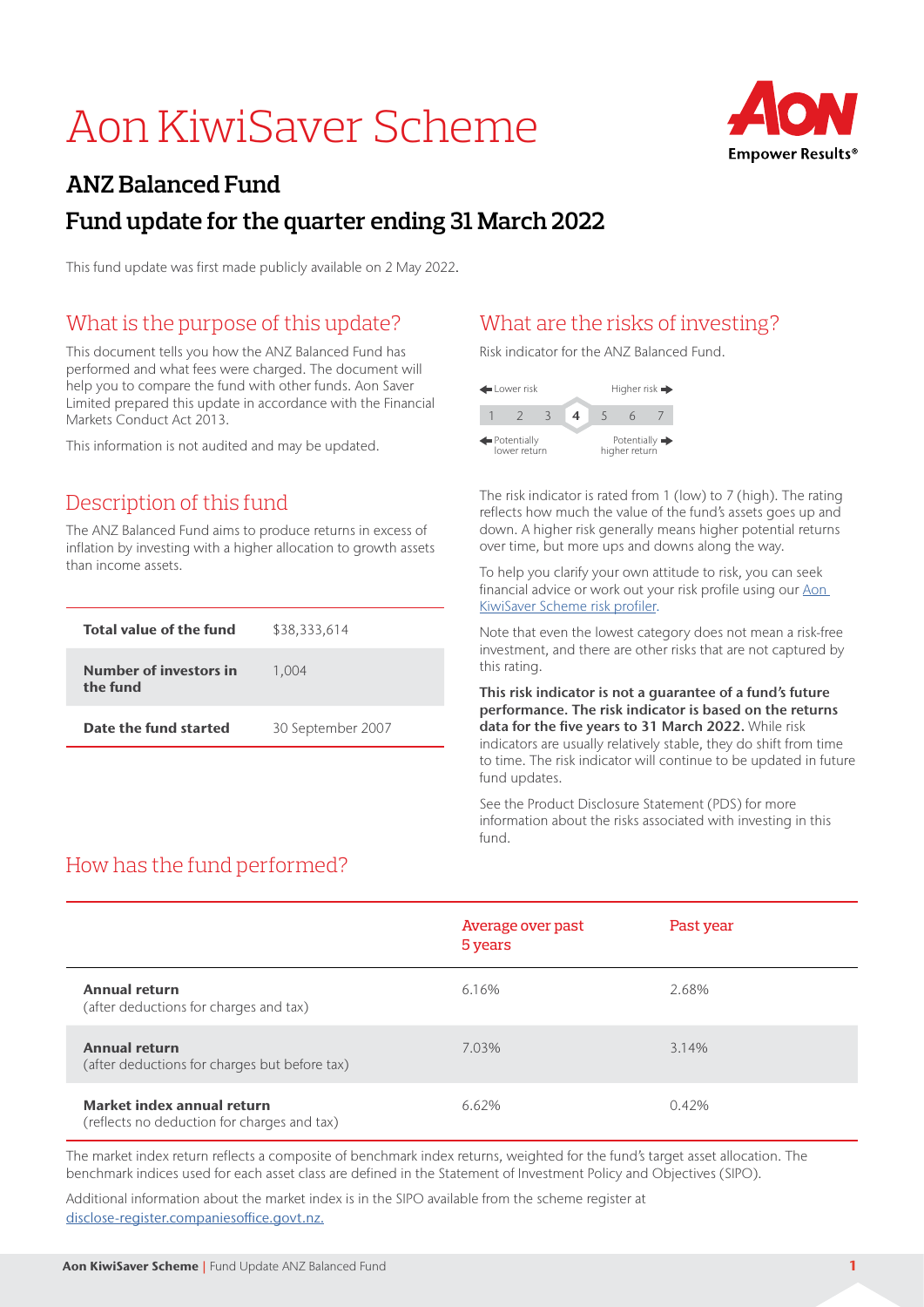#### Annual return graph



This shows the return after fund charges and tax for each of the last 10 years ending 31 March. The last bar shows the average annual return for the last 10 years, up to 31 March 2022.

Important: This does not tell you how the fund will perform in the future. Returns in this update are after tax at the highest prescribed investor rate (PIR) of tax for an individual New Zealand resident. Your tax may be lower.

#### What fees are investors charged?

Investors in the ANZ Balanced Fund are charged fund charges. These fund charges are inclusive of GST, where applicable. In the year to 31 March 2021, these were:

|                                                        | % of net asset value |
|--------------------------------------------------------|----------------------|
| <b>Total fund charges</b>                              | 1.03%                |
| Which are made up of:                                  |                      |
| Total management and administration charges including: |                      |
| Manager's basic fee                                    | 0.89%                |
| Other management and administration charges            | 0.14%                |
| <b>Total performance-based fees</b>                    | $0.00\%$             |
|                                                        |                      |

| <b>Other charges</b>  |           |
|-----------------------|-----------|
| Annual membership fee | $$39.96*$ |

\* The annual membership fee was reduced to \$39.96 from 1 February 2021. Prior to this date the annual membership fee was \$49.80, or \$40 if you were under 18.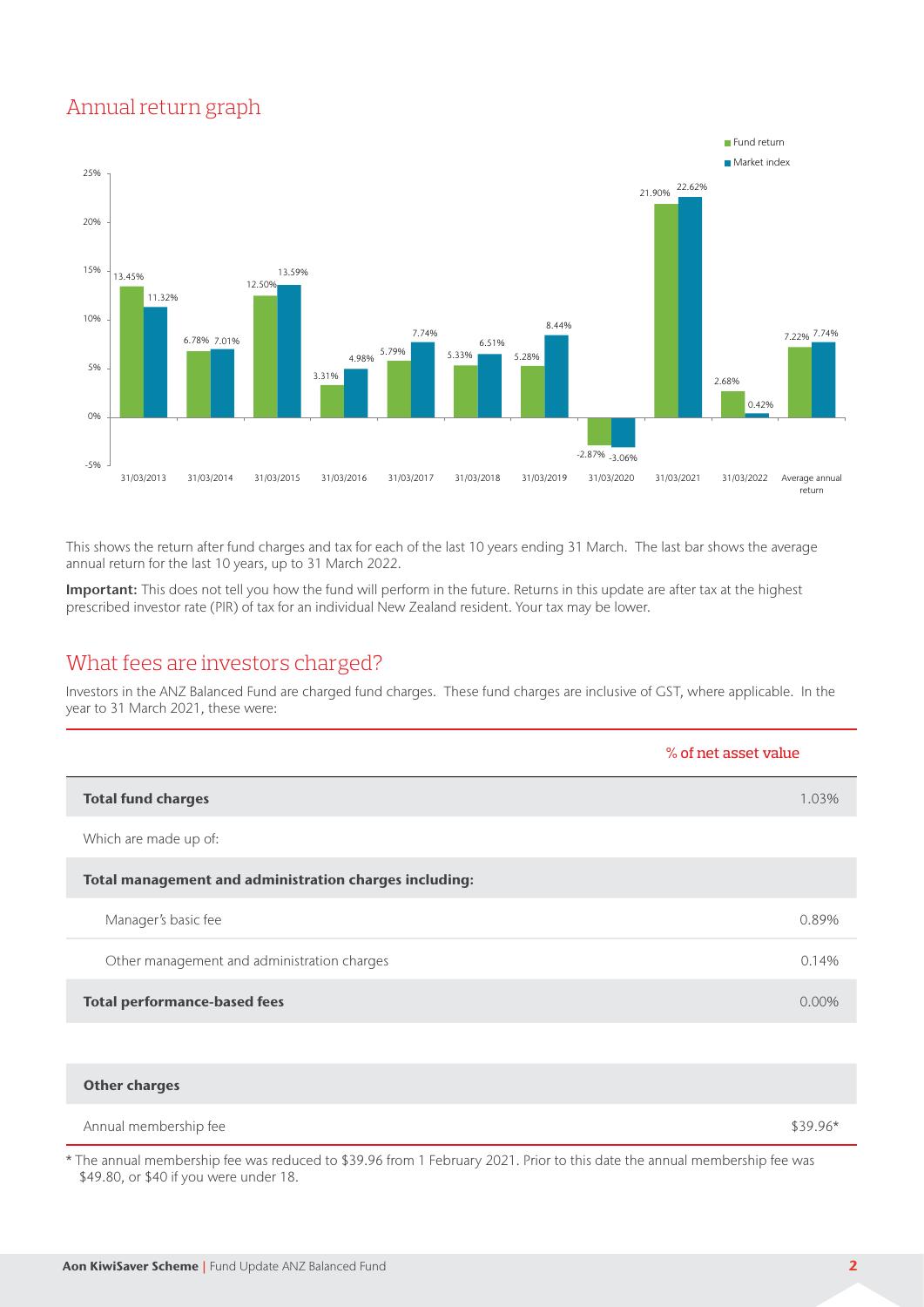Investors may also be charged individual action fees for specific actions or decisions (for example, for withdrawing from or switching funds). See the 'Aon KiwiSaver Scheme Fees and other charges' document available from the offer register at disclose-register.companiesoffice.govt.nz for more information about those fees.

Small differences in fees and charges can have a big impact on your investment over the long term.

#### Example of how this applies to an investor

Jacob had \$10,000 in the fund at the start of the year and didn't make any further contributions. At the end of the year, Jacob received a return after fund fees and tax were deducted of \$268 (that's 2.68% of his initial \$10,000). Jacob also paid \$39.96 in membership fees. This gives Jacob a total return of \$228.04 for the year.

#### What does the fund invest in?

#### Actual investment mix

This shows the types of assets that the fund invests in.





#### **Target investment mix**

This shows the mix of assets that the fund generally intends to invest in.



#### Top 10 investments

| Asset name                                 | Percentage<br>of fund net<br>assets | Asset class      | Country     | Credit<br>rating (if<br>applicable) |
|--------------------------------------------|-------------------------------------|------------------|-------------|-------------------------------------|
| ANZ Wholesale Diversified Balanced<br>Fund | 66.57%                              | Diversified fund | New Zealand |                                     |
| ANZ Wholesale Diversified Growth<br>Fund   | 33.43%                              | Diversified fund | New Zealand |                                     |

The Top 10 investments make up 100.00% of the fund.

#### Currency hedging

Currency hedging can apply to some of the asset classes this fund invests in.

The targeted level of currency hedging for international equities is 50%. Other global asset classes target a 100% hedge to the New Zealand dollar. As at 31 March 2022 the fund's unhedged foreign currency exposure was 22% of the net asset value of the fund. Refer to the Statement of Investment Policy and Objectives for more information which is available from the scheme register at disclose-register.companiesoffice.govt.nz.